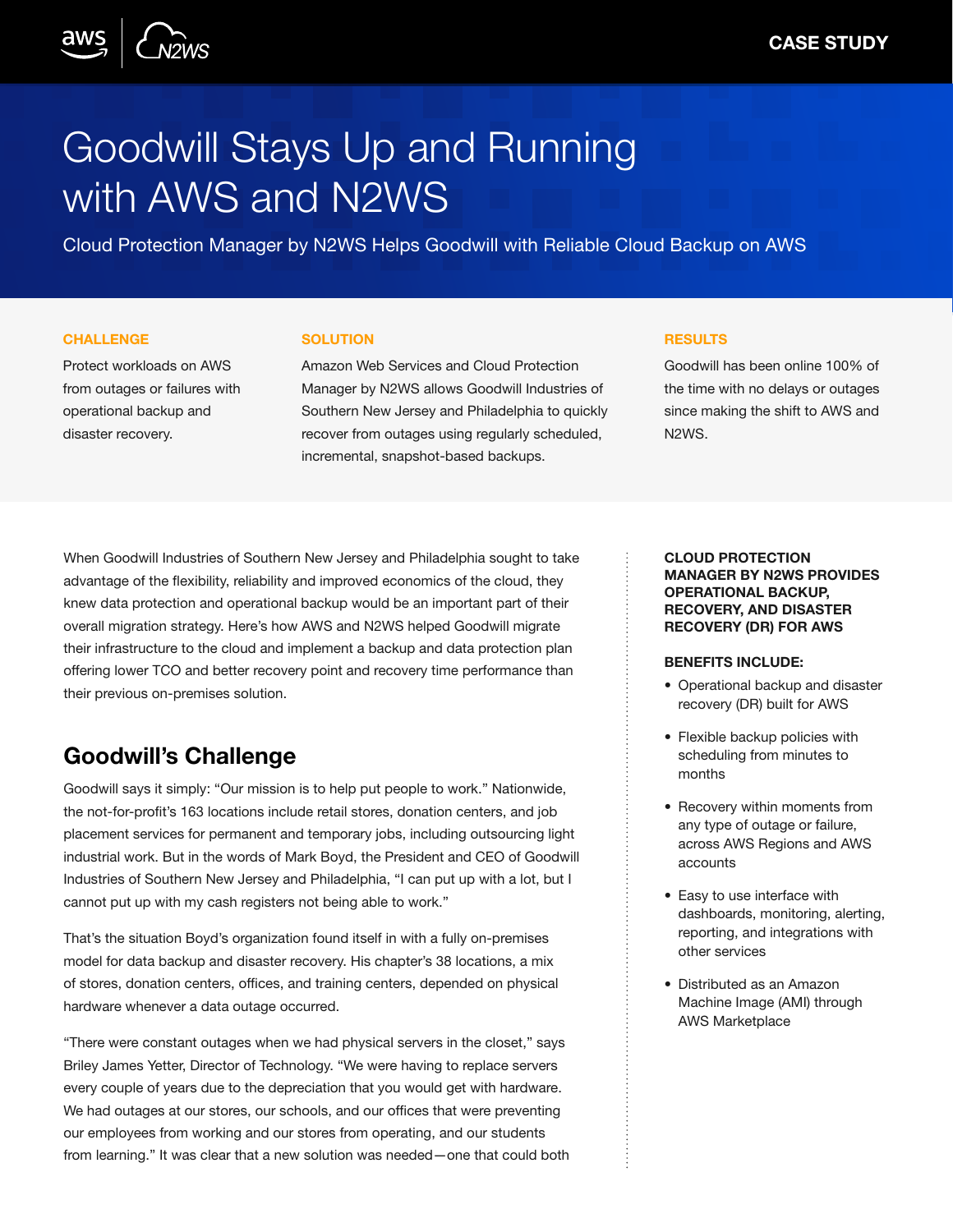take advantage of the flexibility and scalability of cloud technology, and that could automate a backup plan so that current data could be restored quickly.

# Why Goodwill Chose AWS and N2WS

Goodwill Industries of Southern New Jersey and Philadelphia found Amazon Web Services when they began to explore ways to move their entire operation to the cloud. They desired an "always-on, always-available" infrastructure leveraging the value, flexibility, and elasticity of a cloud solution. After identifying AWS as their cloud provider of choice, Goodwill found Cloud Protection Manager (CPM) from N2WS on the AWS Marketplace. Developed on the cloud exclusively for organizations with AWS workloads, CPM is a backup and disaster recovery solution that allows Goodwill Industries to protect its data, systems, and assets, including financial servers and point-of-sale systems.

## *"Since moving to AWS and Cloud Protection Manager by N2WS, we've been up 100% of the time."*

Mark Boyd President & CEO, Goodwill Industries of Southern New Jersey and Philadelphia

The combined solution allowed Goodwill to realize increased performance in terms of both recovery time and recovery point. Using AWS and CPM, Goodwill can recover from an outage within moments—a far faster recovery time than a traditional on-premises backup and disaster recovery solution.



## ABOUT CLOUD PROTECTION MANAGER BY N2WS

N2WS's Cloud Protection Manager (CPM) is an enterprise-class solution built for the AWS cloud that provides full support for AWS services including Amazon EC2, Amazon EBS, Amazon RDS, Amazon Redshift, and Amazon Aurora. It allows you to automate, control and maintain the backup and recovery of your entire, multiregion, EC2 environment. Using CPM, you can reliably back up and instantly recover all types of critical EC2 instances (with snapshots or AMIs), EBS volumes, RDS databases and Redshift Clusters with associated configurations and recover individual files. With its flexible and scalable policy-based backup management, CPM enables you to easily set backup schedules, build DR plans between AWS regions and AWS accounts, create retention management policies to optimize snapshot costs, apply application consistent backup for mission-critical applications using Windows VSS or scripts.